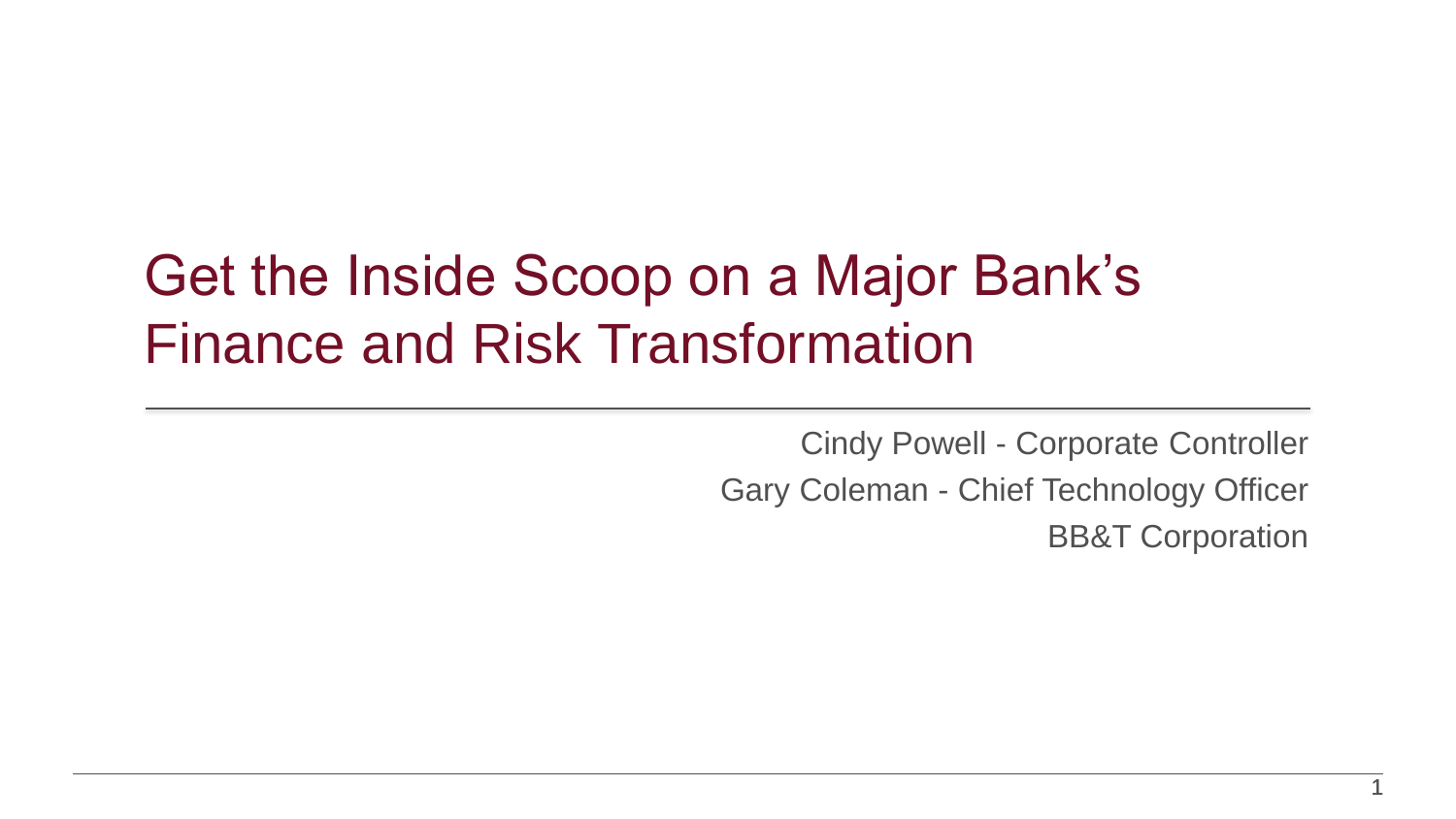## BB&T is…



- A values-driven highly profitable growth organization. While we have had a very successful merger history, our primary focus is on organic growth; nonetheless, we are well positioned for strategic opportunities.
- Our fundamental strategy is to deliver the best value proposition in our markets. Recognizing value is a function of quality to price, our focus is on delivering high quality client service resulting in the Perfect Client Experience.
- Our over-arching purpose is to achieve our vision and mission, consistent with our values, with the ultimate goal of maximizing shareholder returns.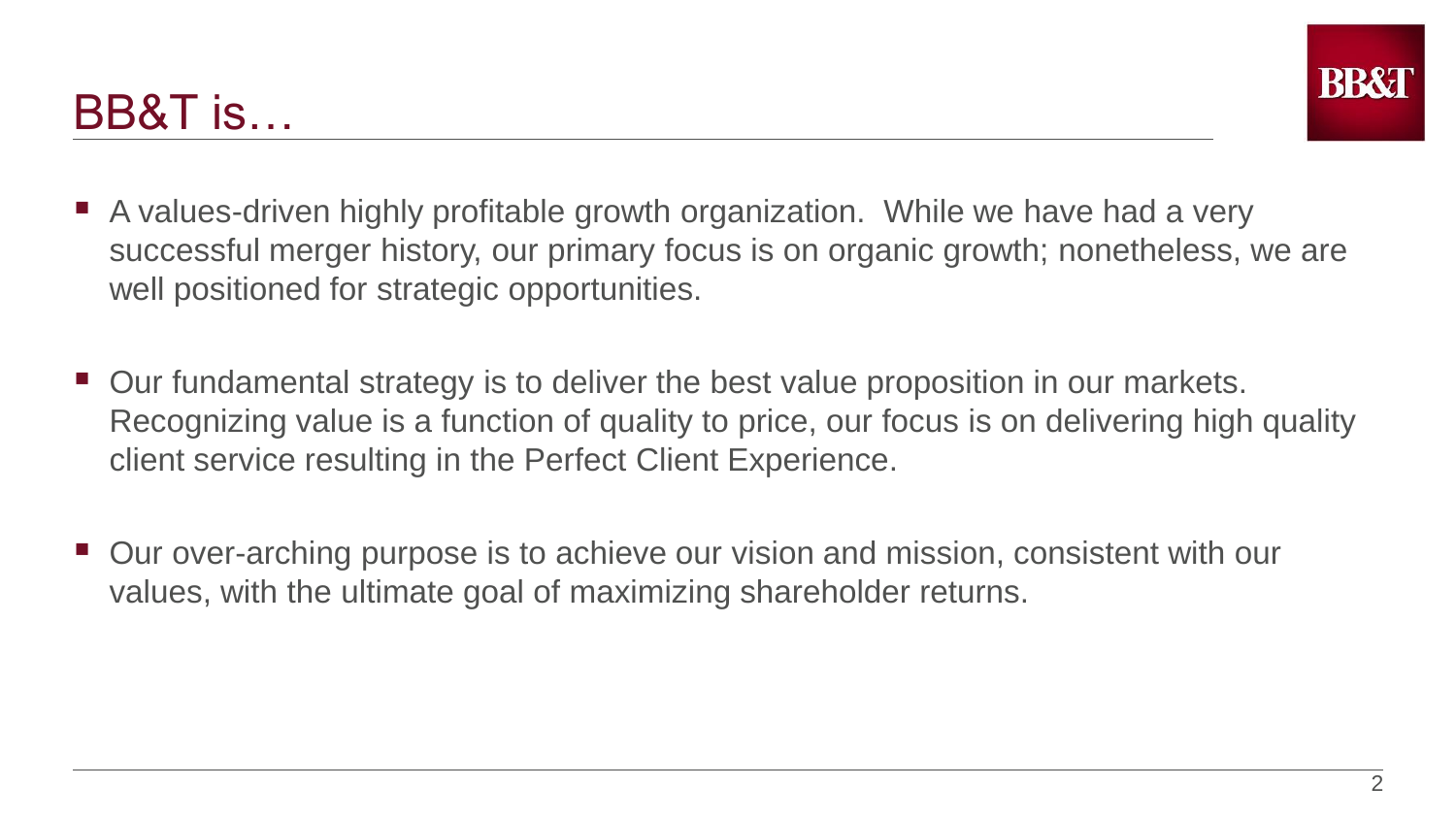#### Finance Transformation Mission & Vision



#### **Finance Transformation Mission**

*Create a highly performing skilled team focused on implementing the "Best of the Best" finance and risk, reporting and data infrastructure enabled by technology, controlled processes, and strong governance, to ensure flexibility, quality and control in a rapidly changing regulatory environment.* 

#### **Finance Transformation Vision**

To effectively integrate BB&T's Financial and Risk architecture *into a single, scalable, flexible platform which provides ONE Source of the Truth for financial data and methodology* in support of SEC, Regulatory, Tax, and Management Reporting and **Analytics**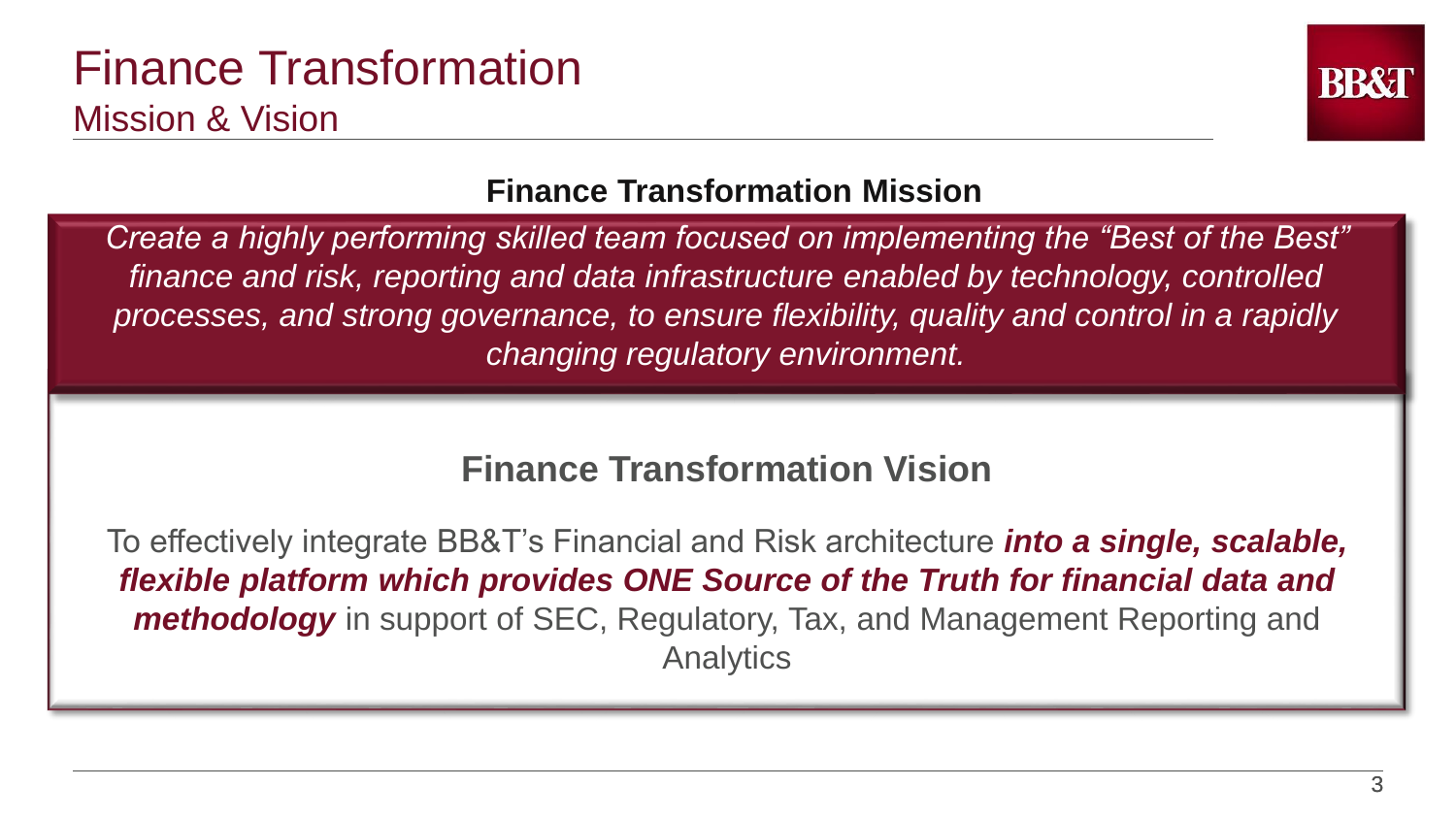## Our Finance Transformation: Why?

- The Financial Group business and corporate accounting processes were decentralized and supported by an older General Ledger application
- Accounting logic and technical support was decentralized; therefore, internal changes created a reactive environment for Regulatory reporting.
- Improve reconciliation processes and data quality.
- Capital, Funds, Financial and Internal Management methods and reporting were using different processes and data sources to satisfy different requirements and regulatory directives.





**RRX**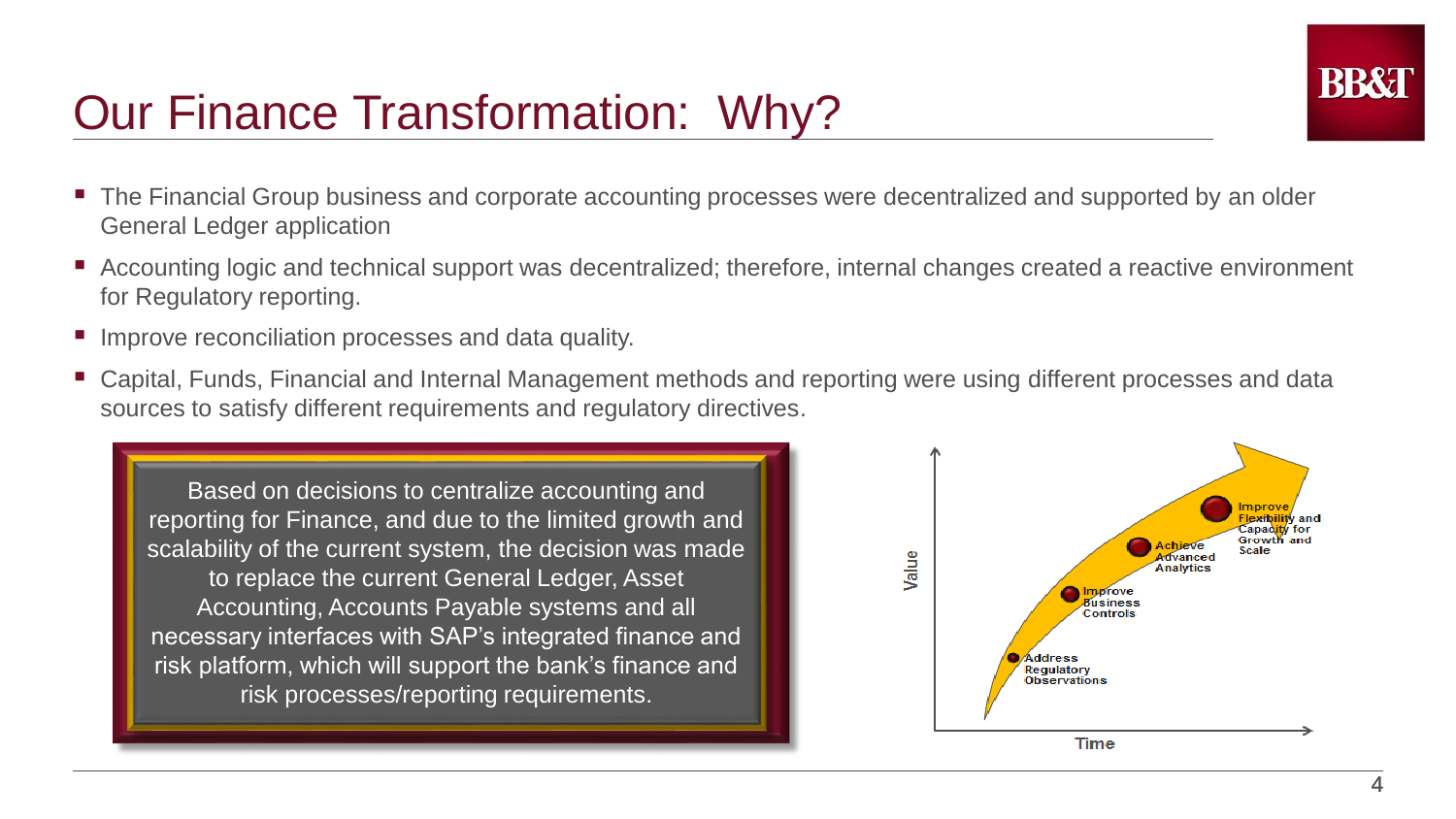## How we will be Positioned for Success



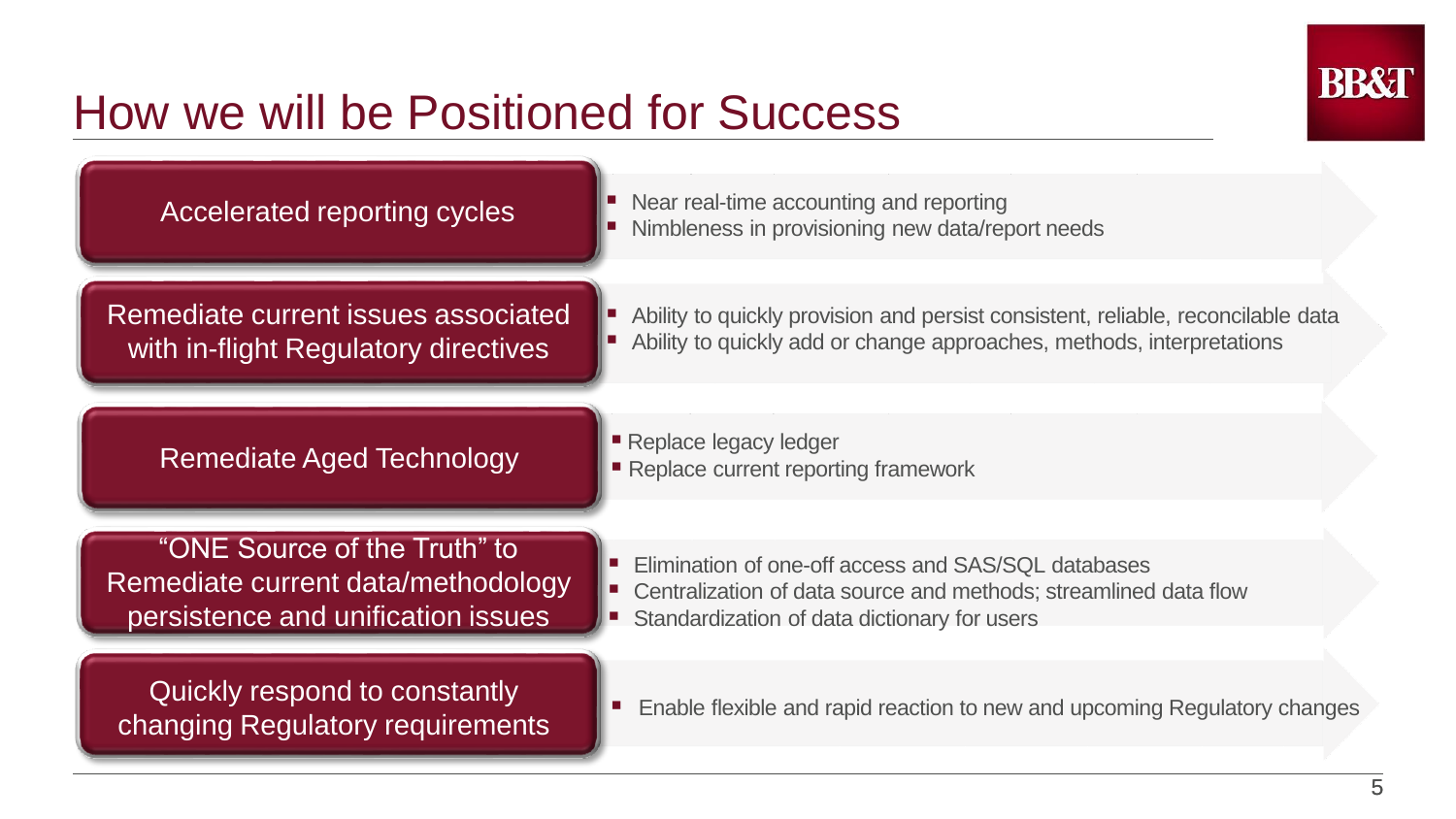#### Integrated Finance and Risk Management Leverage Common Data across Finance and Risk Methodologies



#### **Integrated Finance and Risk Management**



"Regulatory liquidity risk reports will have to be produced at least monthly with the ability… to be delivered weekly or even daily."

- Moody's Analytics, January 2011

| Common Data Layer | Accounting,<br><b>Finance and</b><br><b>Profitability</b> | Accounting rules engine (AFI)<br>Funds transfer pricing<br>ш<br>Cost allocations<br><b>COL</b><br>Financial close<br>a.                                                                                       |
|-------------------|-----------------------------------------------------------|---------------------------------------------------------------------------------------------------------------------------------------------------------------------------------------------------------------|
|                   | <b>Planning and</b><br><b>Forecasting</b>                 | Top-down and bottom-up<br><b>Advanced Analytics</b><br>m.                                                                                                                                                     |
|                   | Liquidity /<br><b>Treasury</b><br><b>Management</b>       | Liquidity and downstream reporting (Daily LCR calculations)<br>ш<br>Instrument-level cash flows<br>ш<br>Aggregated cash flows (e.g. by company / business / product)<br>Advanced Analytics and Reporting<br>ш |
|                   | Integrated<br><b>Reporting</b><br>(Future)                | Management reporting (e.g., RAROC)<br>m.<br>Statutory / disclosure reporting<br>ш<br>Regulatory reporting, stratification<br>ш                                                                                |

A comprehensive, accurate and timely common data layer enables financial and risk capabilities, and ensures consistent data use throughout BB&T.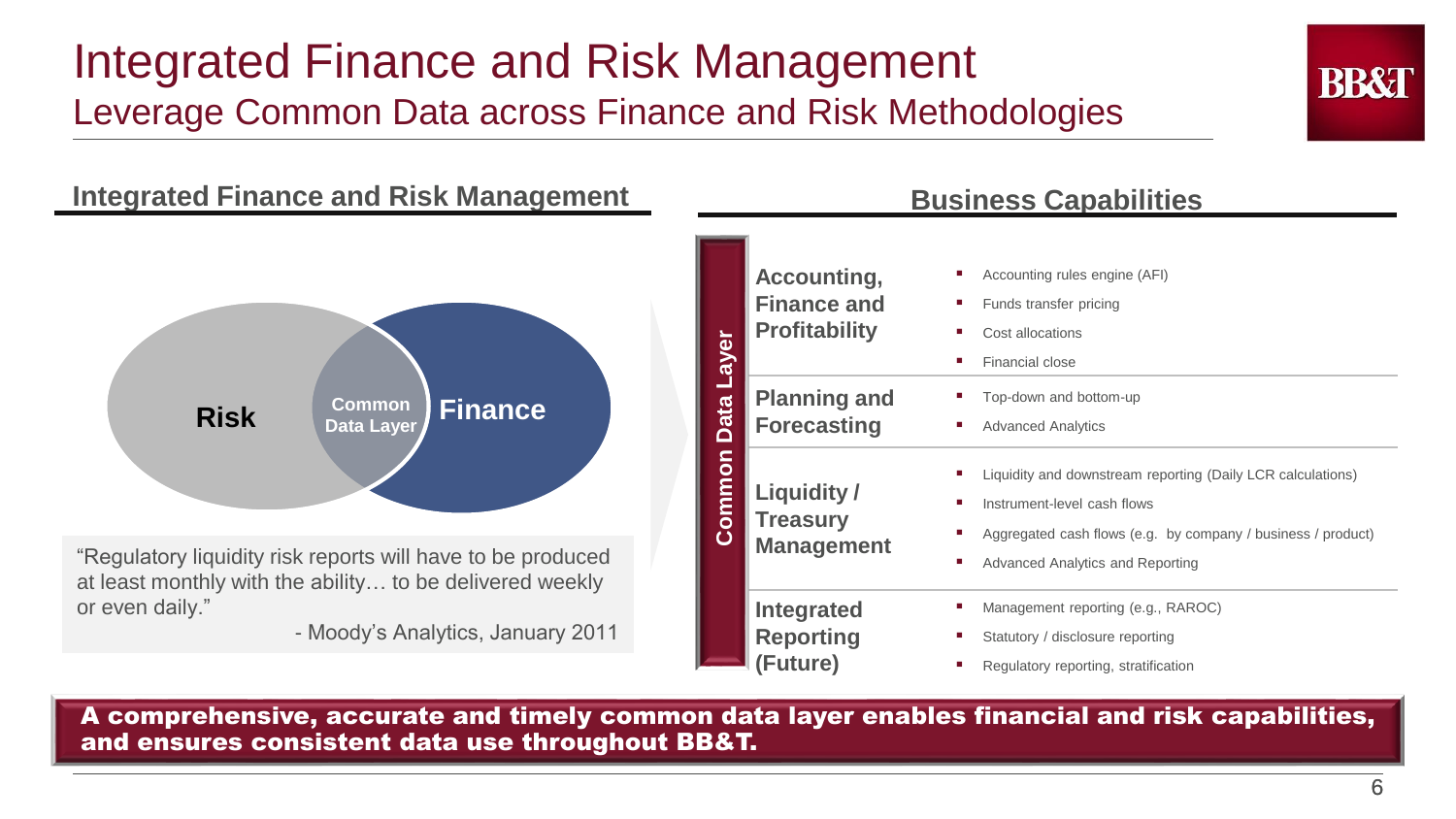

## High-Level Business Architecture – Target State

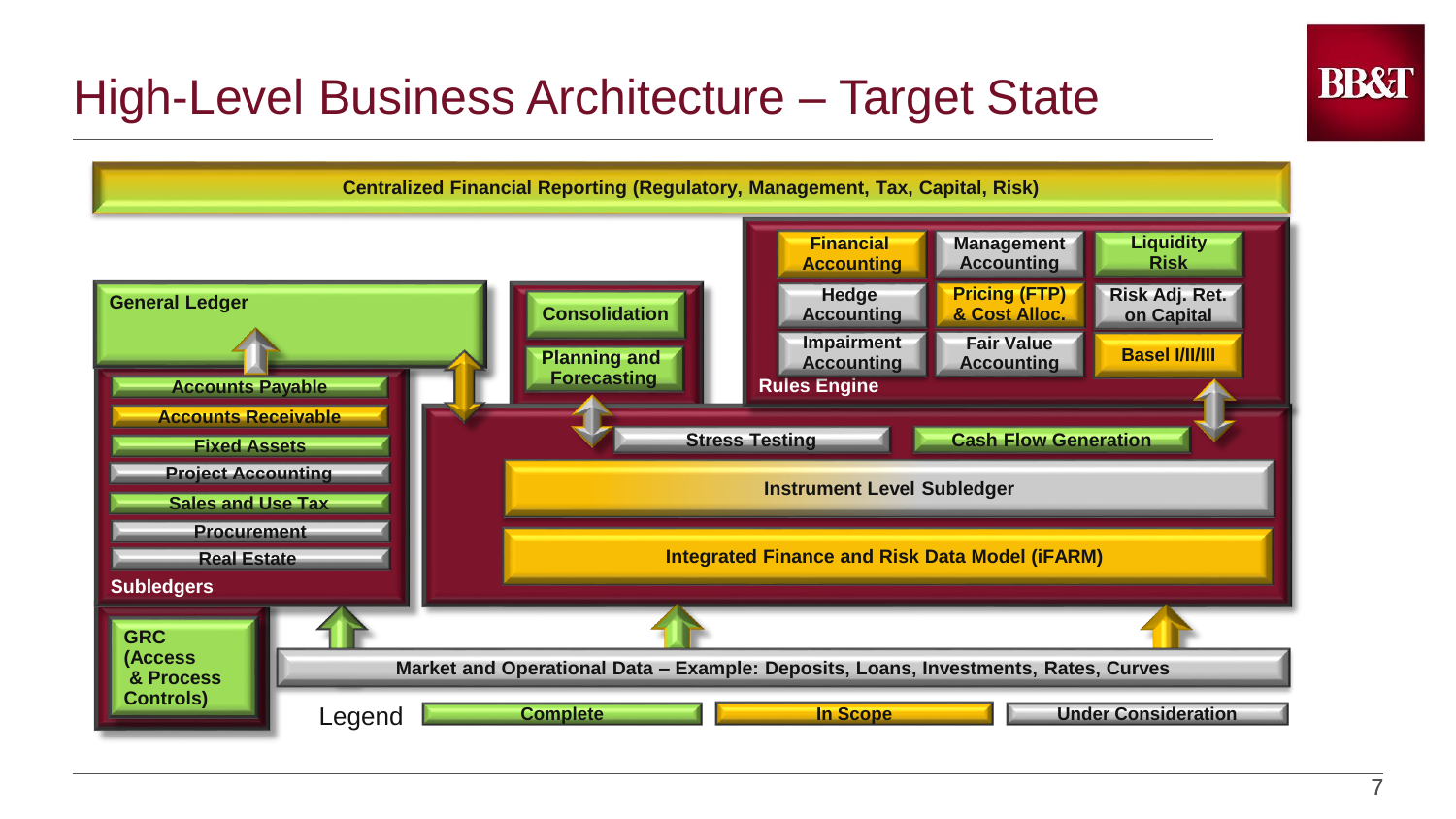#### Our Finance Transformation Journey





#### The Next Expedition

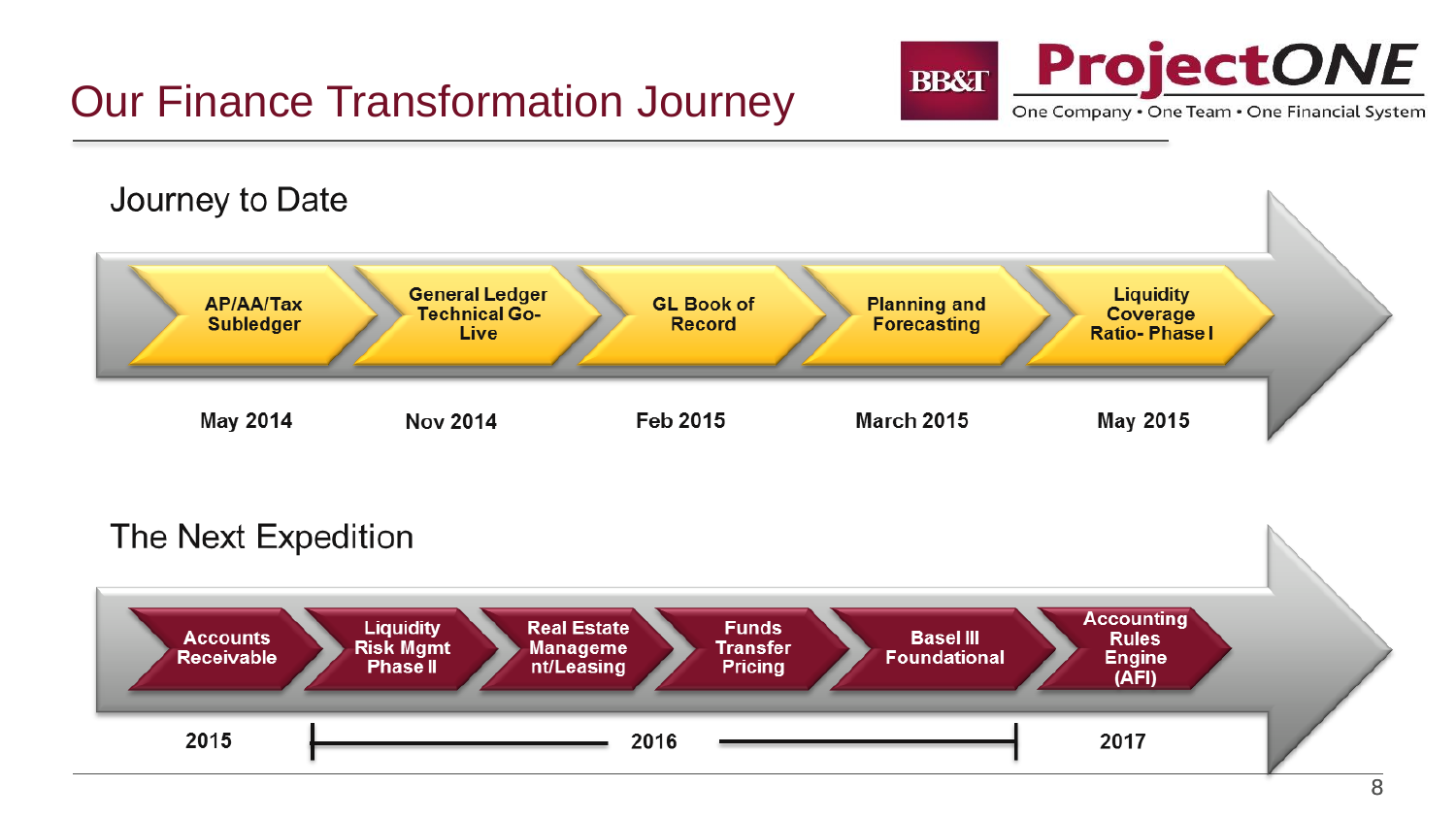#### ProjectOne by Numbers